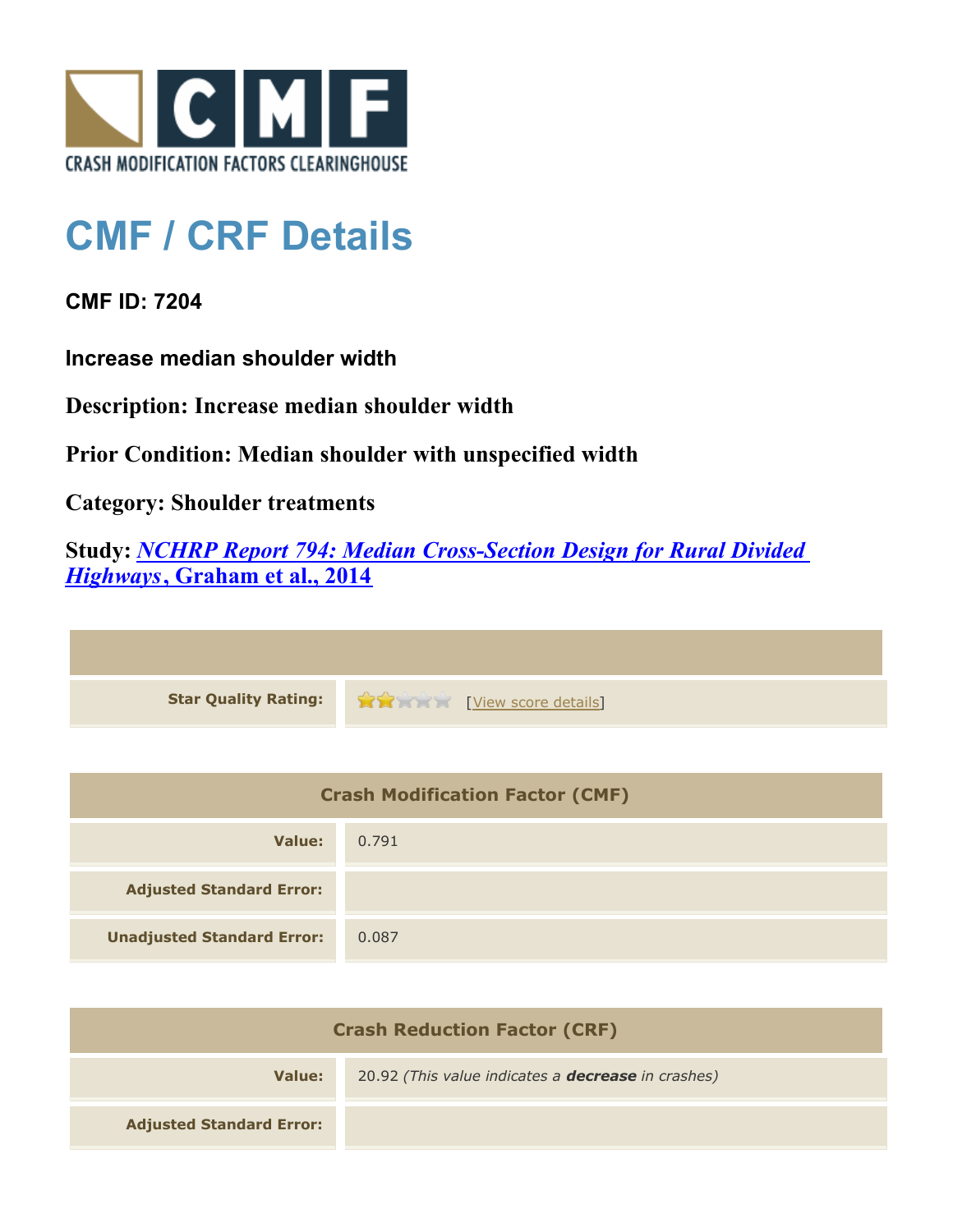| <b>Applicability</b>       |                                                   |
|----------------------------|---------------------------------------------------|
| <b>Crash Type:</b>         | Cross median, Fixed object, Run off road, Other   |
| <b>Crash Severity:</b>     | All                                               |
| <b>Roadway Types:</b>      | Principal Arterial Other Freeways and Expressways |
| <b>Number of Lanes:</b>    | $\overline{4}$                                    |
| <b>Road Division Type:</b> | Divided by Median                                 |
| <b>Speed Limit:</b>        |                                                   |
| <b>Area Type:</b>          | Rural                                             |
| <b>Traffic Volume:</b>     |                                                   |
| <b>Time of Day:</b>        | All                                               |

## *If countermeasure is intersection-based*

| <b>Intersection Type:</b>         |  |
|-----------------------------------|--|
| <b>Intersection Geometry:</b>     |  |
| <b>Traffic Control:</b>           |  |
| <b>Major Road Traffic Volume:</b> |  |
| <b>Minor Road Traffic Volume:</b> |  |

| <b>Development Details</b>      |              |
|---------------------------------|--------------|
| <b>Date Range of Data Used:</b> | 2001 to 2005 |
| <b>Municipality:</b>            |              |
| State:                          | <b>WA</b>    |